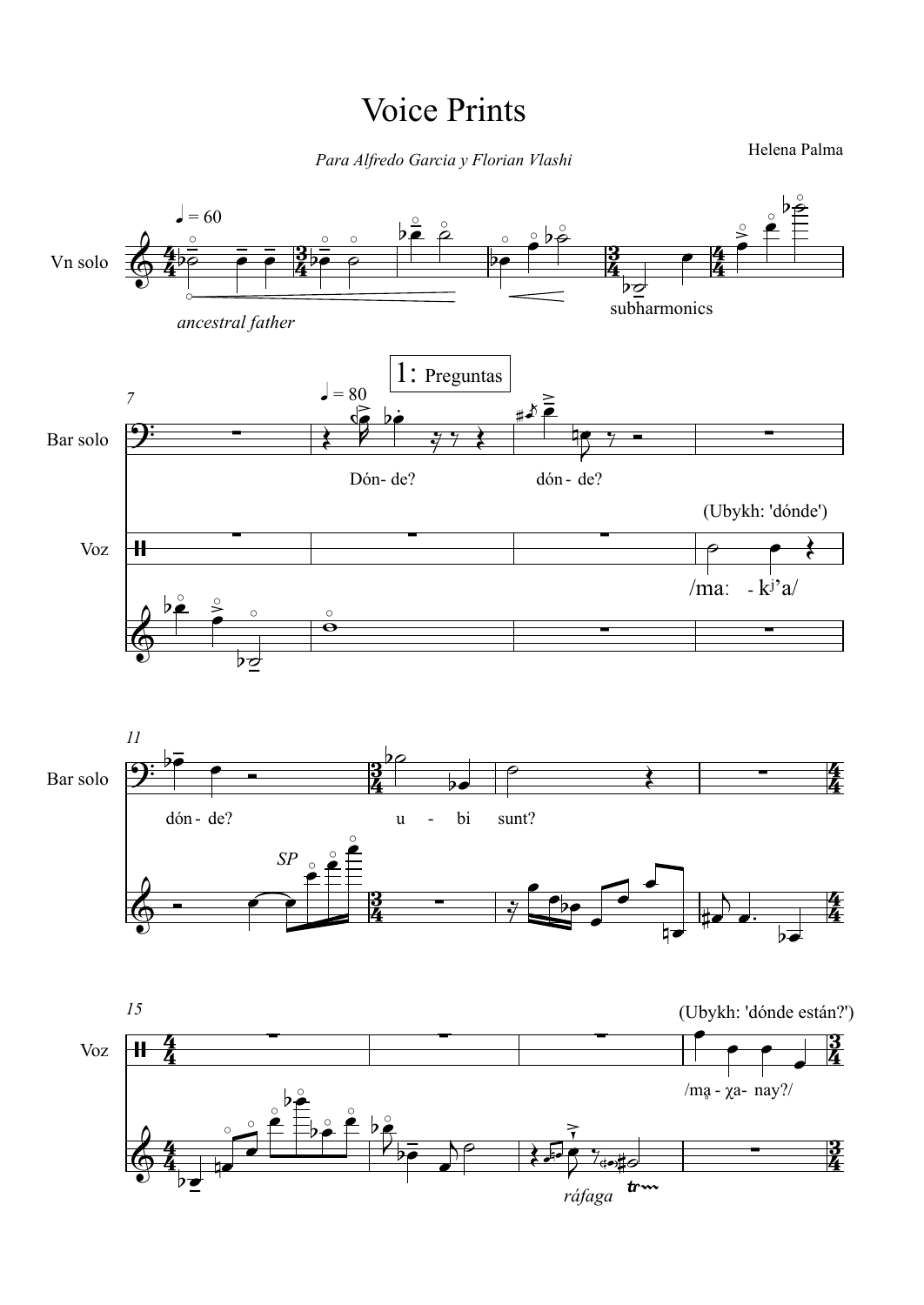

2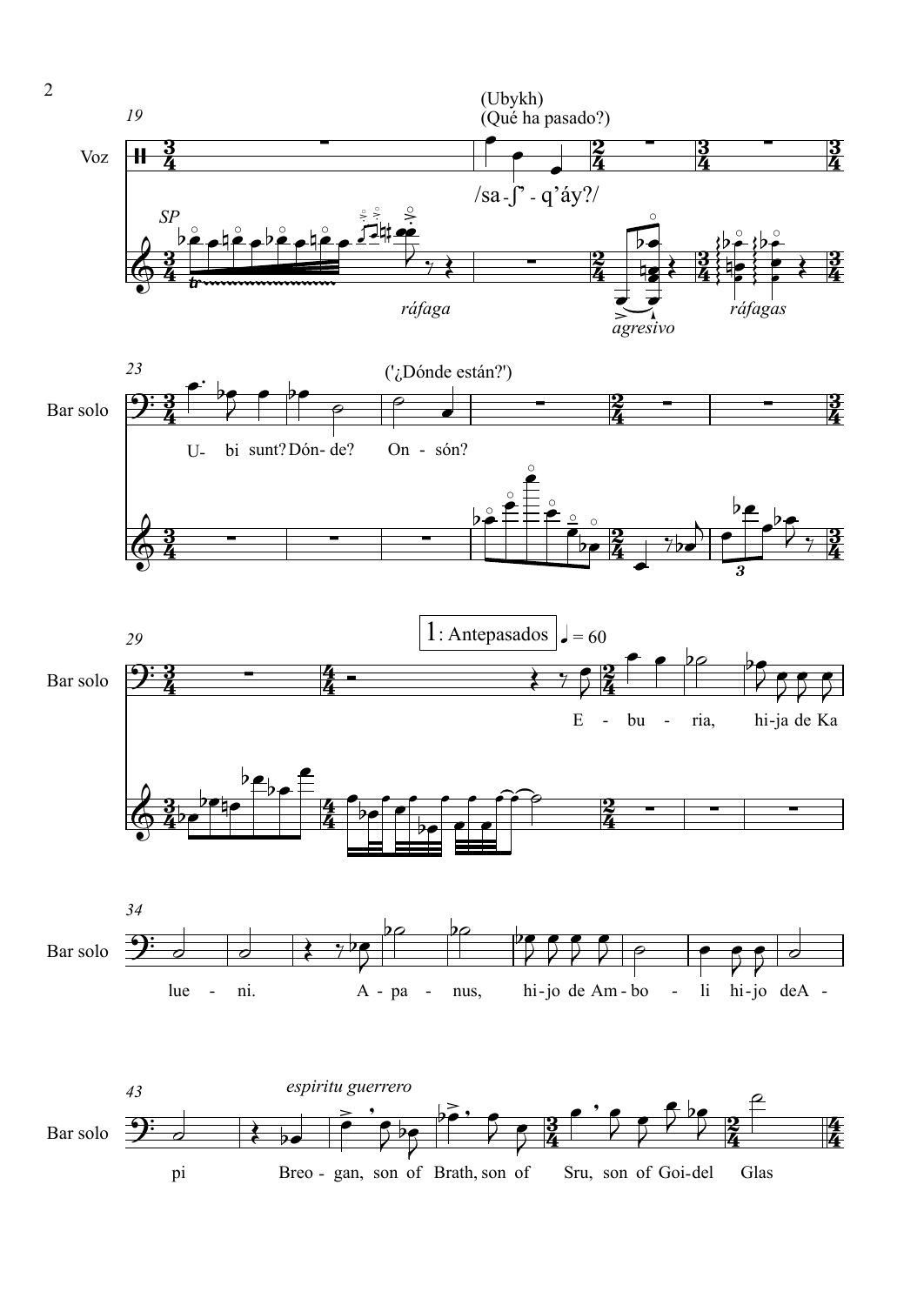





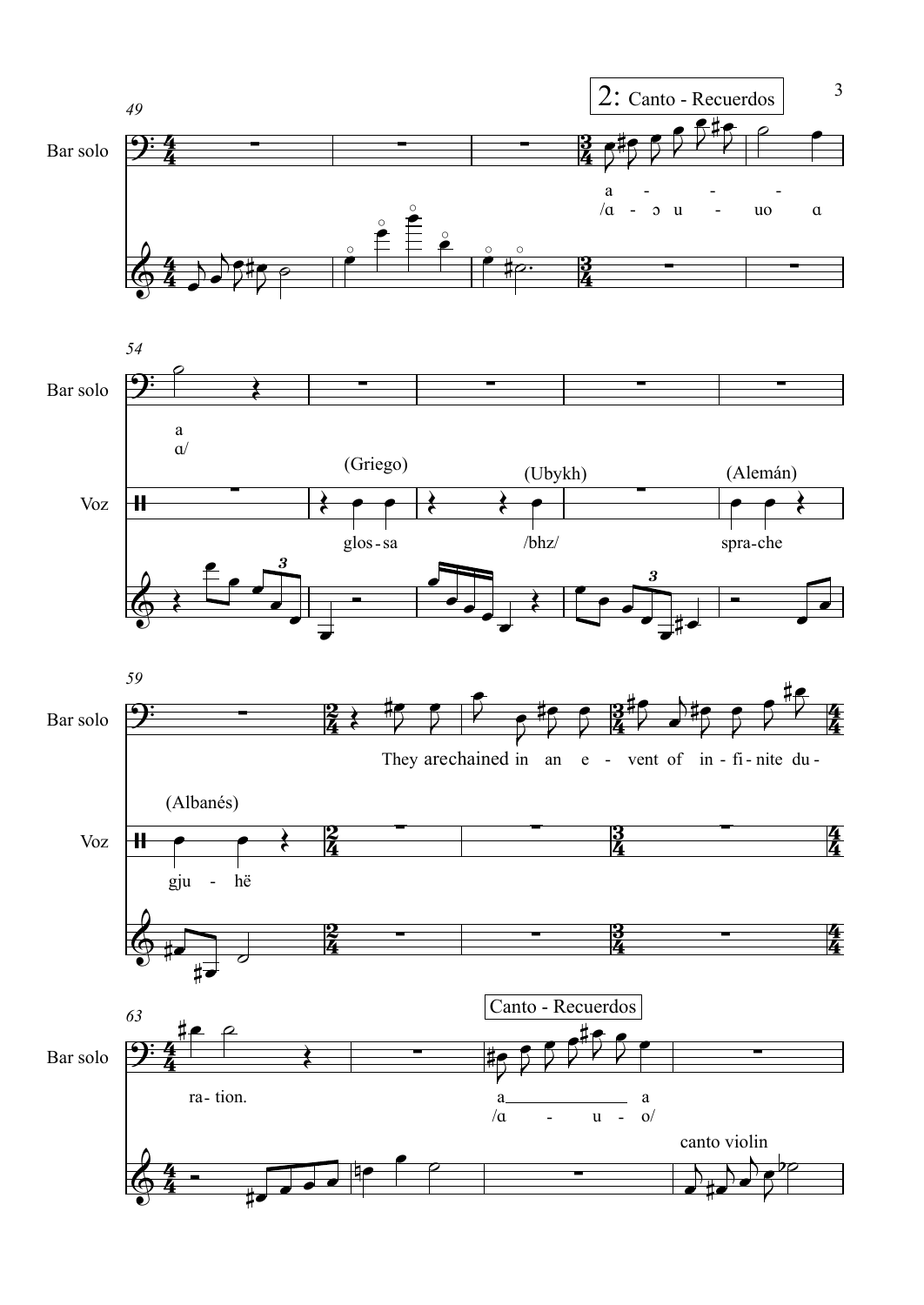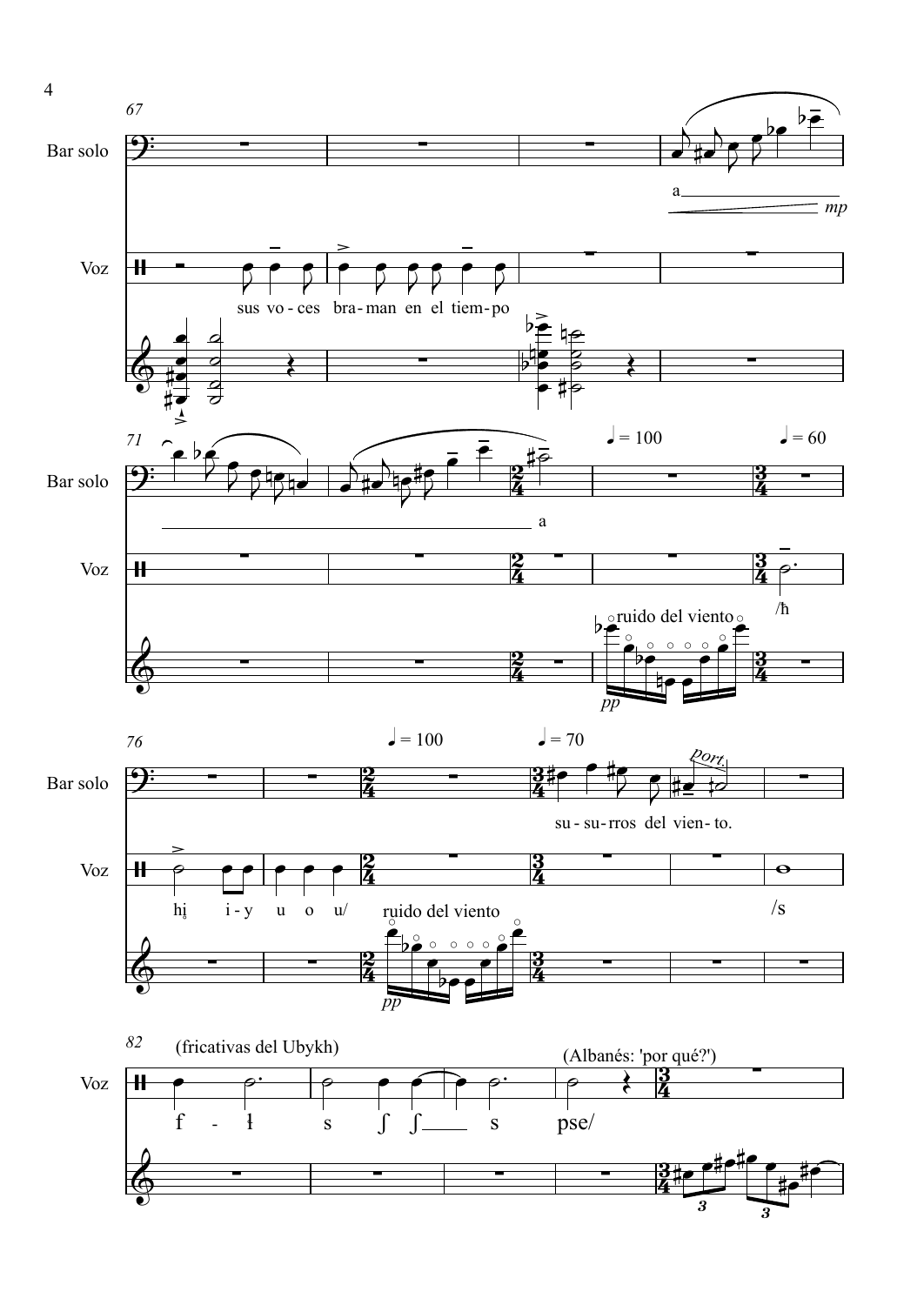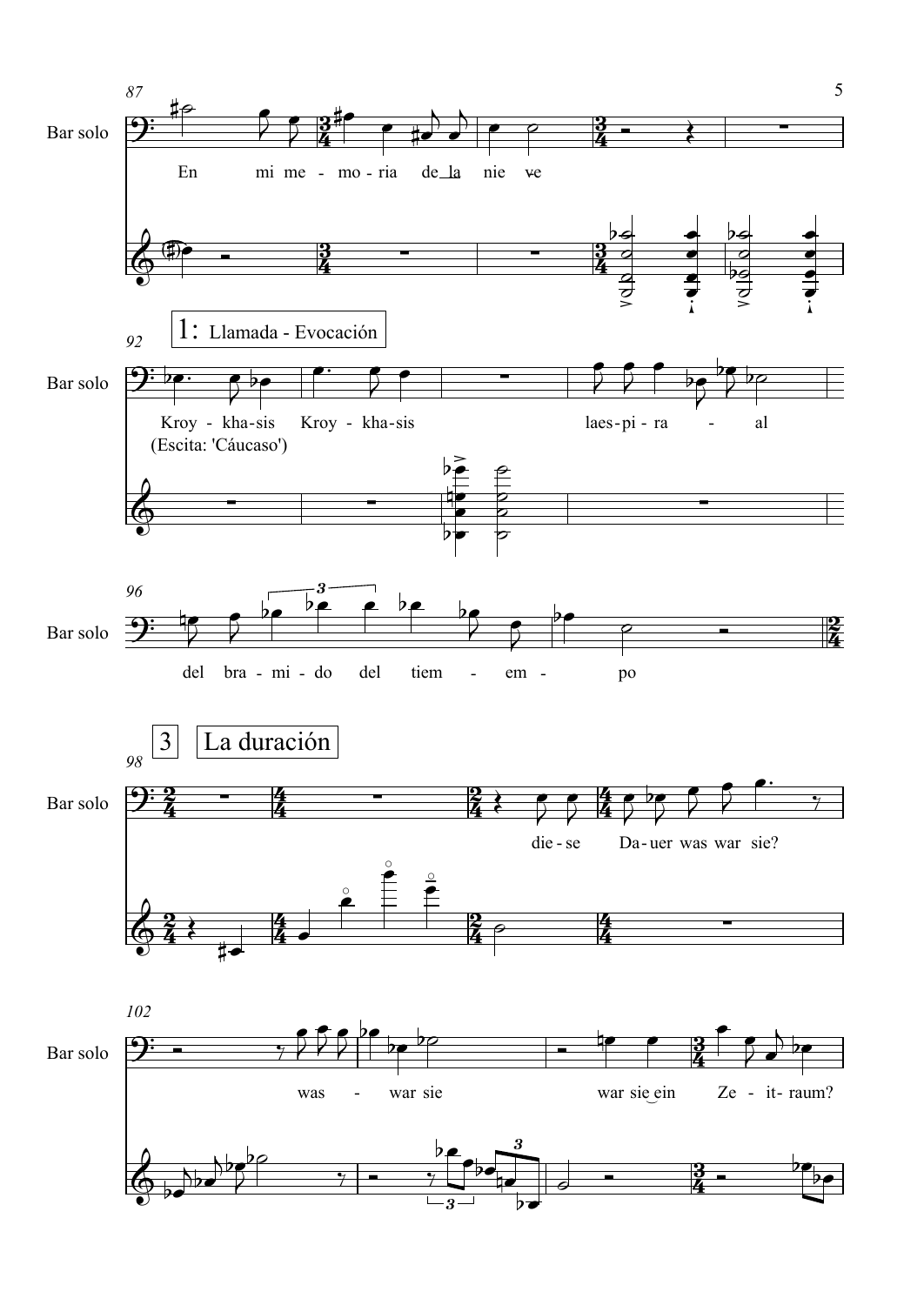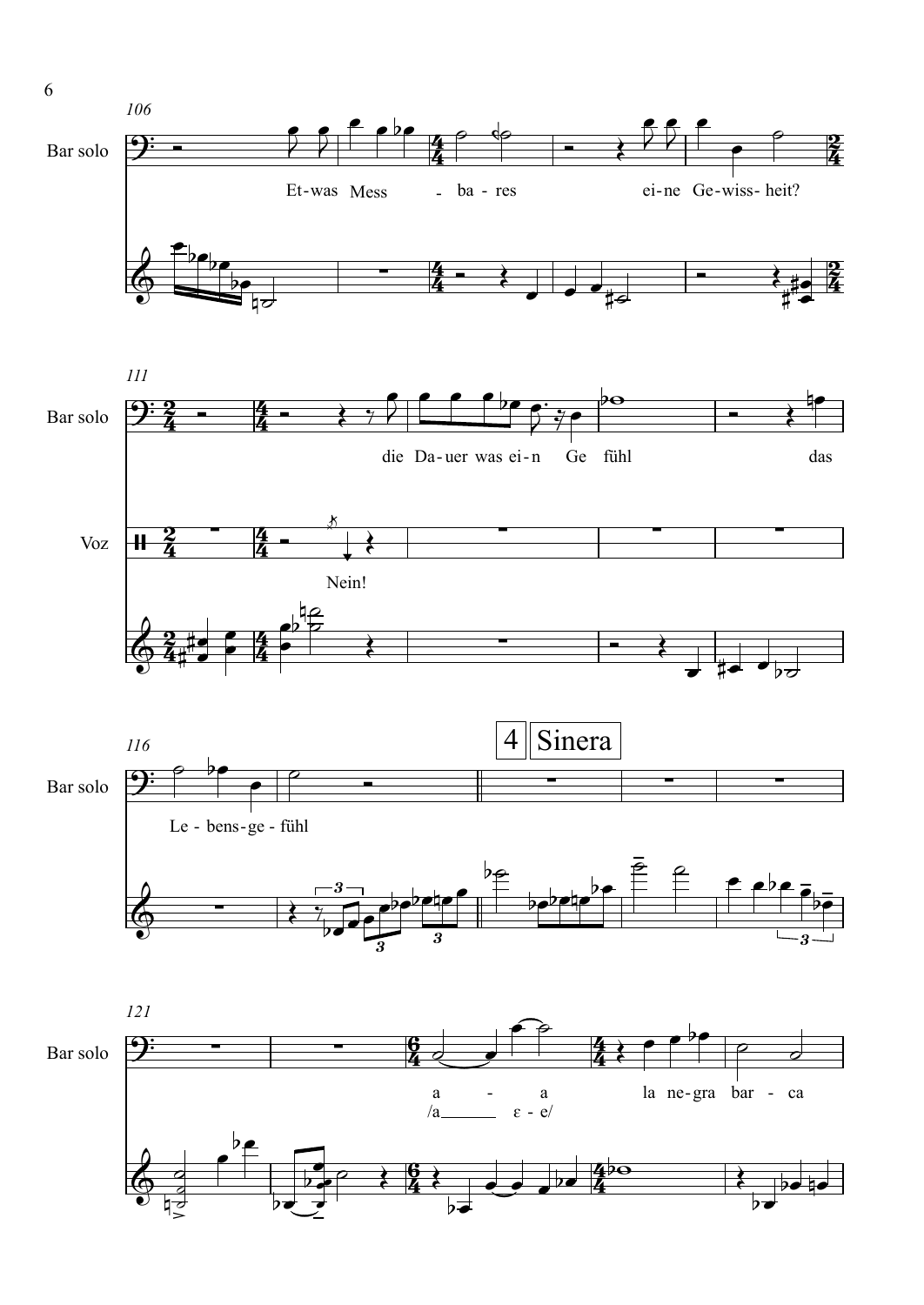

7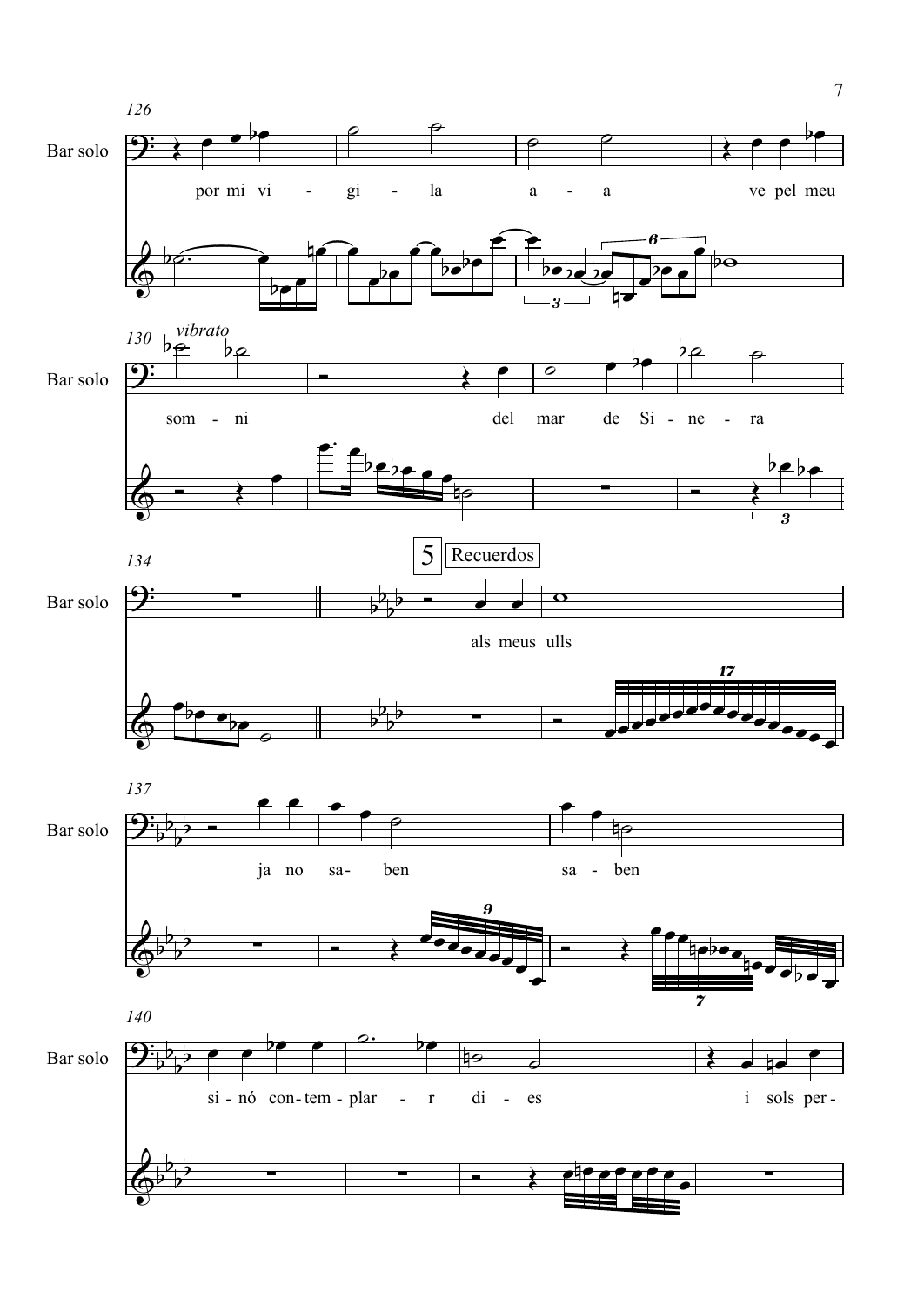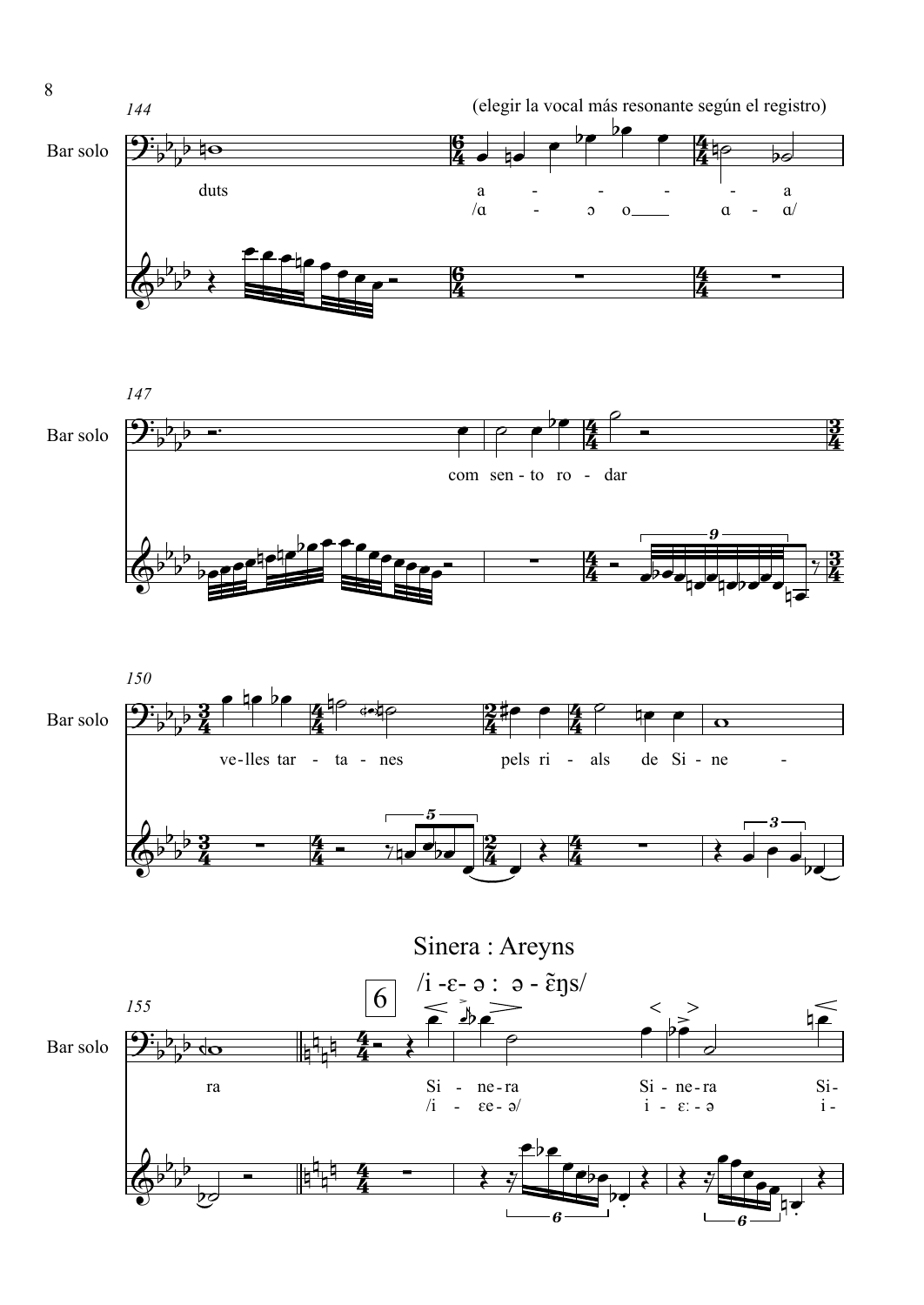

<del>J</del>‡≁

ਖ਼⊅

<sup>9</sup>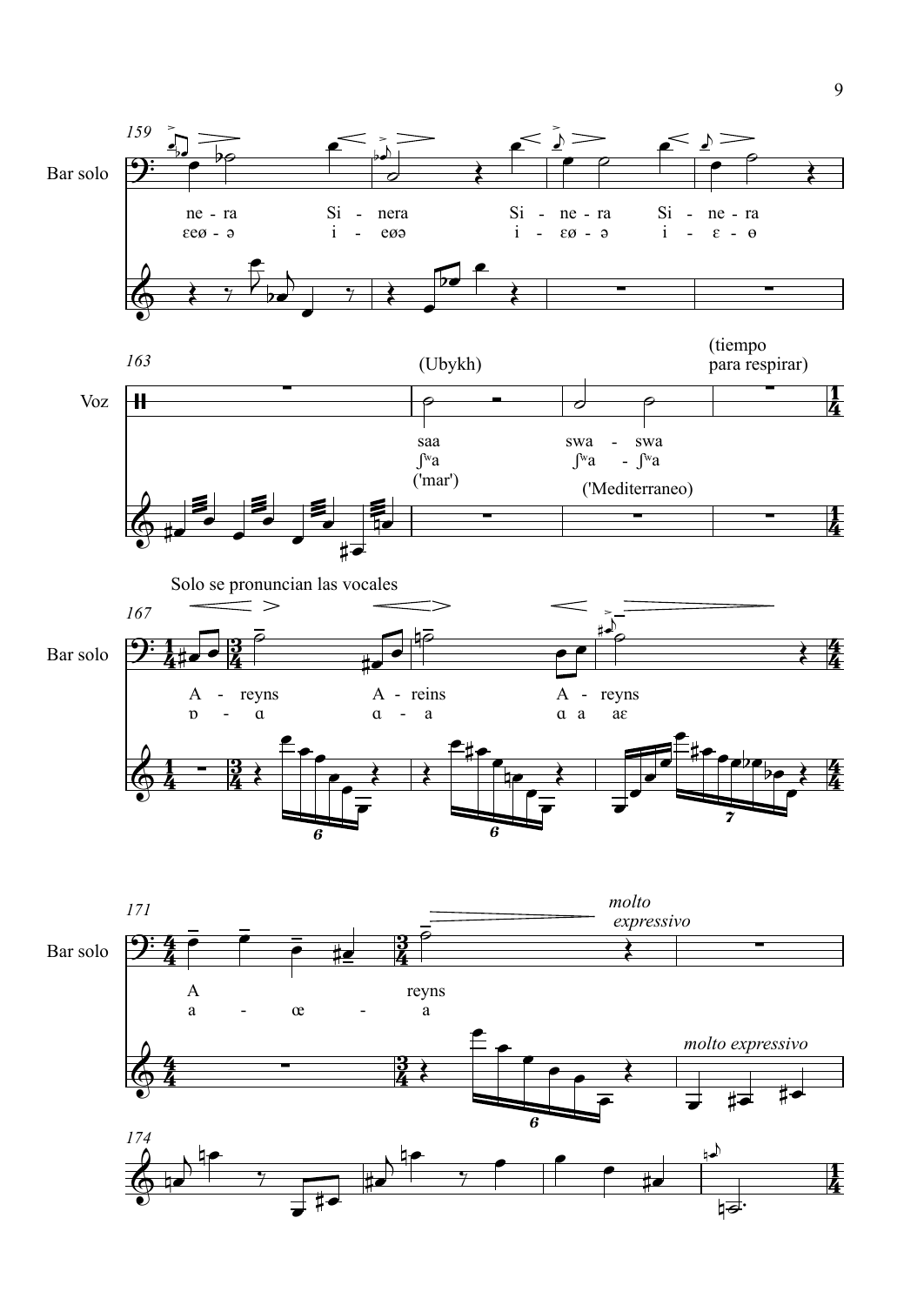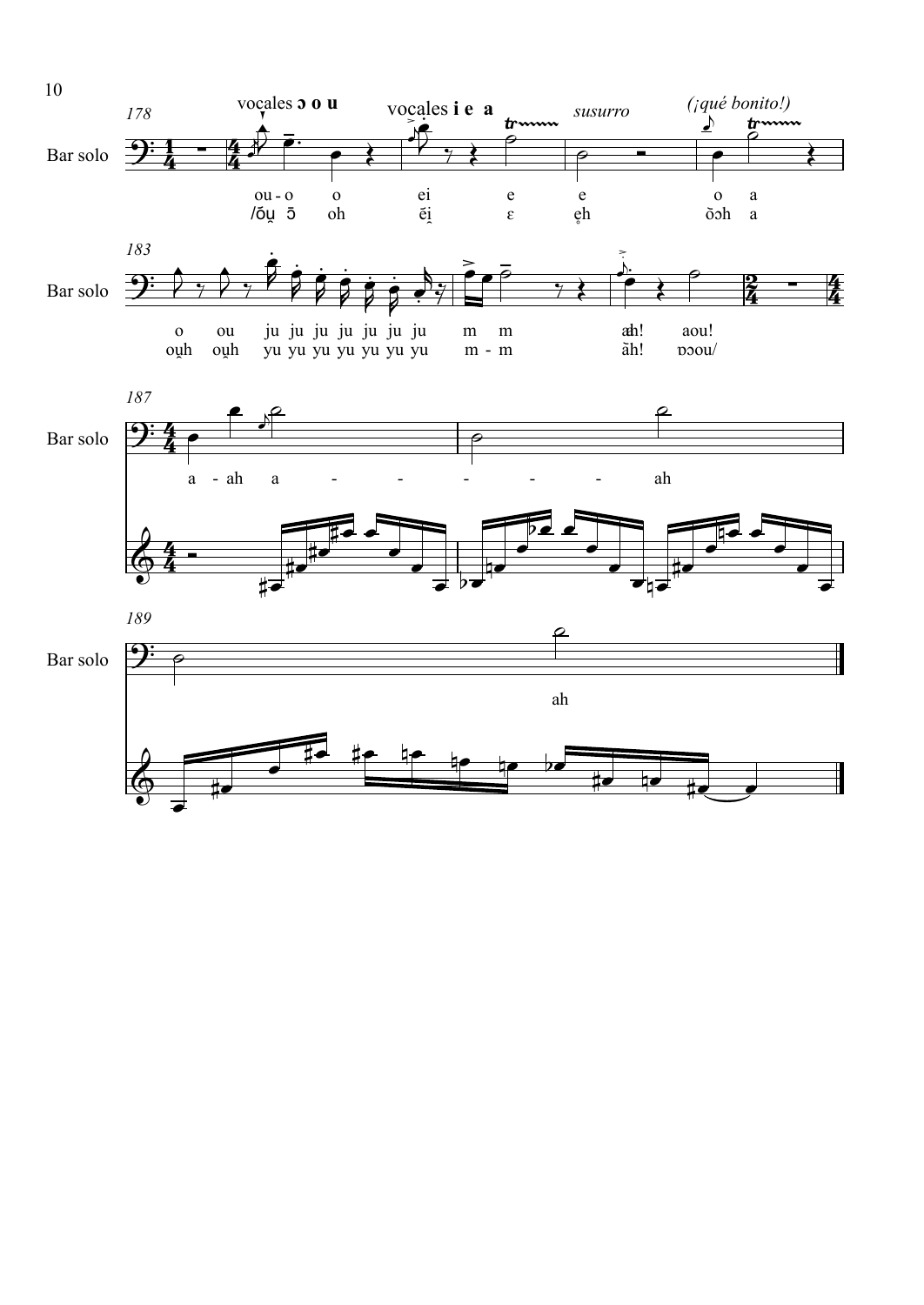Voice prints (VP) is a homage to our ancestors and the languages they used as tools to create and expand over large locations powerful civilisations. Ubi sunt? Where are our ancestors now? Have they disappeared? Those people and the locations they lived in are casted in infinite events created by our thoughts. We can hear the resonances of their voices in the roar of time. In VP the ancestors' voices are articulated by the voice of a baritone and of a violin who melt their timbre in resonances of the words uttered by a distant father: harmonics 2, 3, 4, 5, 7, and 9 of a fundamental  $Bb<sub>1</sub>$  tone:



How do we get to know them? We get acquainted with them by picking up out of those resonances the identifying features from which the voices of ancestors are assembled in our minds. We invite you to listen what they have to say to you and hence bring them back from an alleged Atlantis. VP includes phonemes, words and sentences sung and spoken in Scythian, Greek, Celtiberian [\(Luján,](#page-12-0) [2006;](#page-12-0) [Rodríguez Ramos,](#page-12-1) [1997;](#page-12-1) [Villar,](#page-12-2) [1995\)](#page-12-2), Ubykh [\(Charachidze,](#page-12-3) [1989;](#page-12-3) [Dumezil,](#page-12-4) [1931;](#page-12-4) [Fell,](#page-12-5) [2012;](#page-12-5) [Lade](#page-12-6)[foged,](#page-12-6) [2005\)](#page-12-6), Albanian, Catalan, English, Galician, German, Spanish. Music is set to fragments of poems by [Espriu](#page-12-7) [\(1946\)](#page-12-7) (Cementiri de Sinera, poems 4, 17), [Handke](#page-12-8) [\(1986\)](#page-12-8) (Gedicht an die Dauer) and [Llamazares](#page-12-9) [\(1982\)](#page-12-9) (Memoria de la nieve, poem 2).

#### **Text in the composition to be sung or spoken**

#### **Section 1: Questions, invocations, calls**:

Qu-word: Ubi (Lat), où (Fr), onde (Gal), dónde (Sp), wo (Ger), where (Eng), ku (Albanian), opoú (Class. Gr),  $/$ maːk<sup>·j</sup>a/ (Ubykh)<sup>[1](#page-10-0)</sup>

- (1) a. ¿Dónde están? (Spanish)
	- b. Ubi sunt? (Latin)
	- c. On són? (Catalan)
	- d.  $/ma$ - $\phi$ - $\chi$ a-na-y $/$ where- $3$ PA-be.PL-PL-Q

#### **Section 1: Ancestors**:

- (2) Celtiberian names [\(García Quintela,](#page-12-10) [2005\)](#page-12-10)
	- a. Eburia<sup>[2](#page-10-1)</sup> Kalueni
	- b. Apanus<sup>[3](#page-10-2)</sup> Amboli
	- c. Api<sup>[4](#page-10-3)</sup>

'Where are they?' (Ubykh)

- e. Ku janë ata? (Albanian)
- f.  $/sa.\phi.f'.q'a.y/$ what-3sA-become-PRT-Q 'What happend?' (Ubykh)
- (3) Celtic names
	- a. Fénius Farsaid (king of Scythia)
	- b. Goidel Glas
	- c. Sru
	- d. Brath
	- e. Breogan

<span id="page-10-1"></span><span id="page-10-0"></span><sup>&</sup>lt;sup>1</sup> [Ubykh at UCLA:](http://archive.phonetics.ucla.edu/Language/UBY/uby_word-list_1986_01.html) recording of speaker Tevfik Esenç made in 1986 by J. C. Catford.

 $2$  Celtic female name used in Galicia. Derived from "-ya", "eburo", a celtic word refering to the coniferous tree 'taxus baccata', 'tejo común ibérico' (texeiro, gal.). /beriya/, iberia

<span id="page-10-2"></span> $3$  Brother of Apan. Apana is a female name derived from Api.

<span id="page-10-3"></span><sup>&</sup>lt;sup>4</sup> 'mother', 'water'. Name of Scythian goddess.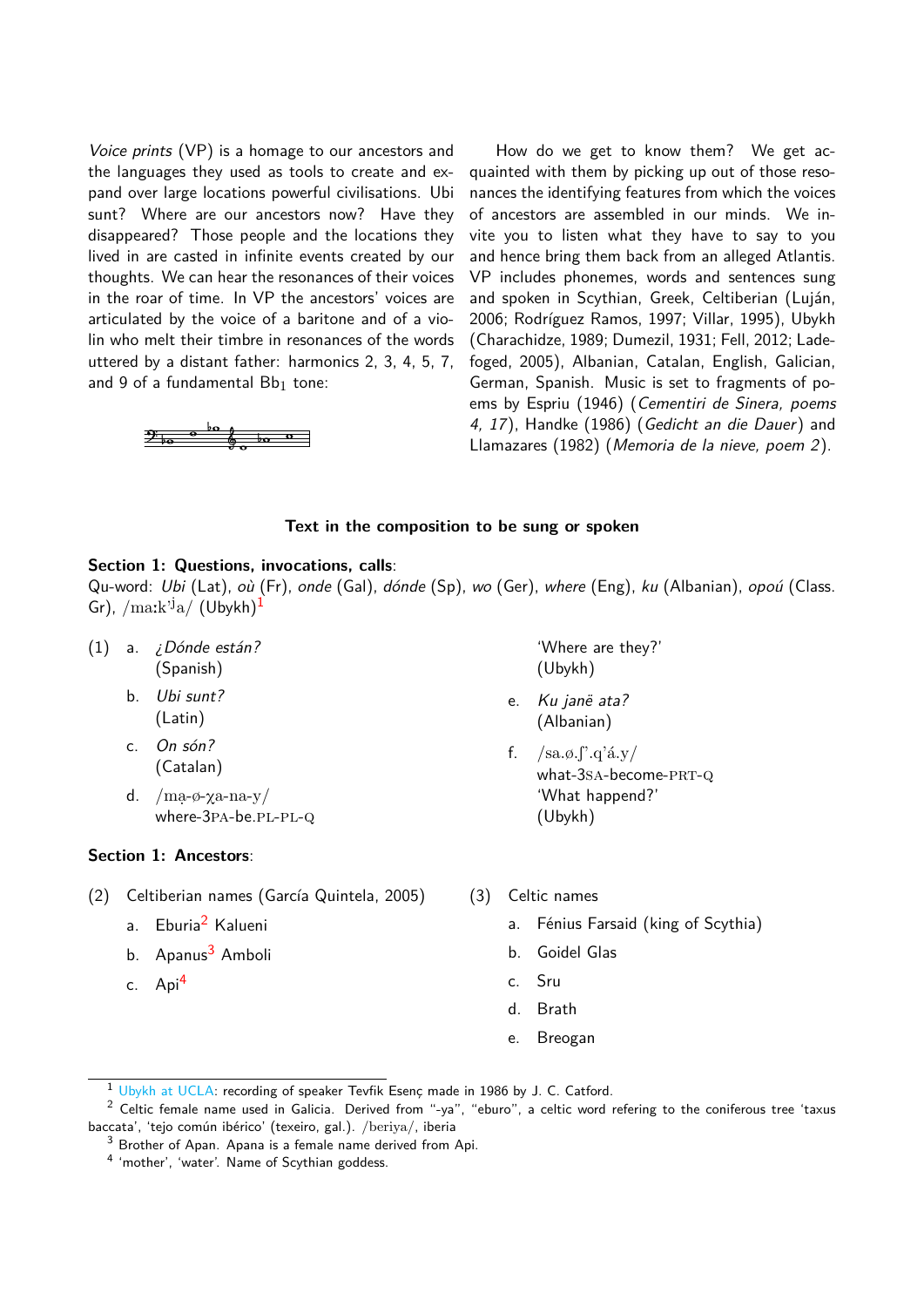## **Section 2: Chant. Events of memory evoked through language**

Language (Eng), Glossa (Greek),  $/\mathrm{b}^{\mathrm{h}}$ za $/$  (Ubykh), Sprache (German), Gjuhë (Albanian). They are chained in an event of infinite duration. Sus voces braman en el tiempo Susurros del viento /hi i-y u o u/  $\sqrt{s}$   $\acute{\text{f}}$  if  $\acute{\text{s}}$  s  $\int$   $\acute{\text{s}}$  / (Ubykh fricative consonants) pse (Albanian: 'why?') En mi memoria de la nieve. Kroykhasis (Scythian) En la espiral del bramido del tiempo. (Julio Llamazares, Memoria de la nieve)

### **Locations where memory dwells**

- (4) Section 6: Areyns<sup>[5](#page-11-0)</sup>
	- a. Sinera  $/si.n\acute{\epsilon}.r\partial/$
	- b. Areyns  $/$ ə.r $\epsilon$ nz $/$
	- c.  $/\int^{\sqrt{w}} a$ 'mar' (Ubykh)
	- d.  $/\int^{\mathrm{w}} a \int^{\mathrm{w}} \hat{a}/$ Mediterranean Sea (Ubykh)
- (5) Scythia
	- a. Kroy-khasis 'Caucasus'[6](#page-11-1)
- (6) Artabrian Coast
	- a. Arrotrebae  $/$ ar.trə $\beta$ . $\alpha$ 'Artabria'
	- b. Artabri 'the artabrian people'
	- c. Brigantis  $/$ bri.yãn.tis $/$ 'Brigantia'<sup>[7](#page-11-2)</sup>
	- d. Ωκεανoς okeanós 'Ocean'
	- e. Atlantis<sup>[8](#page-11-3)</sup>

<span id="page-11-1"></span><span id="page-11-0"></span><sup>5</sup> Sinera, anagram of Areyns de Mar.

<sup>&</sup>lt;sup>6</sup> Pliny the Elder in Natural History (77-79 A.D.) attributes a Scythian origin to the name Caucasus "kroy-khasis" meaning '(mountain) ice-shining with white snow'. Online Etymology Dictionary: http://www.etymonline.com/index.php?term= **[Caucasus](http://www.etymonline.com/index.php?term=Caucasus)** 

<span id="page-11-3"></span><span id="page-11-2"></span> $<sup>7</sup>$  Name given by Breogan to the city of A Coruna.</sup>

<sup>8</sup> Mythical island described in Plato's dialogues Timaeus and Critias, which allegedly became submerge into the Atlantic Ocean.